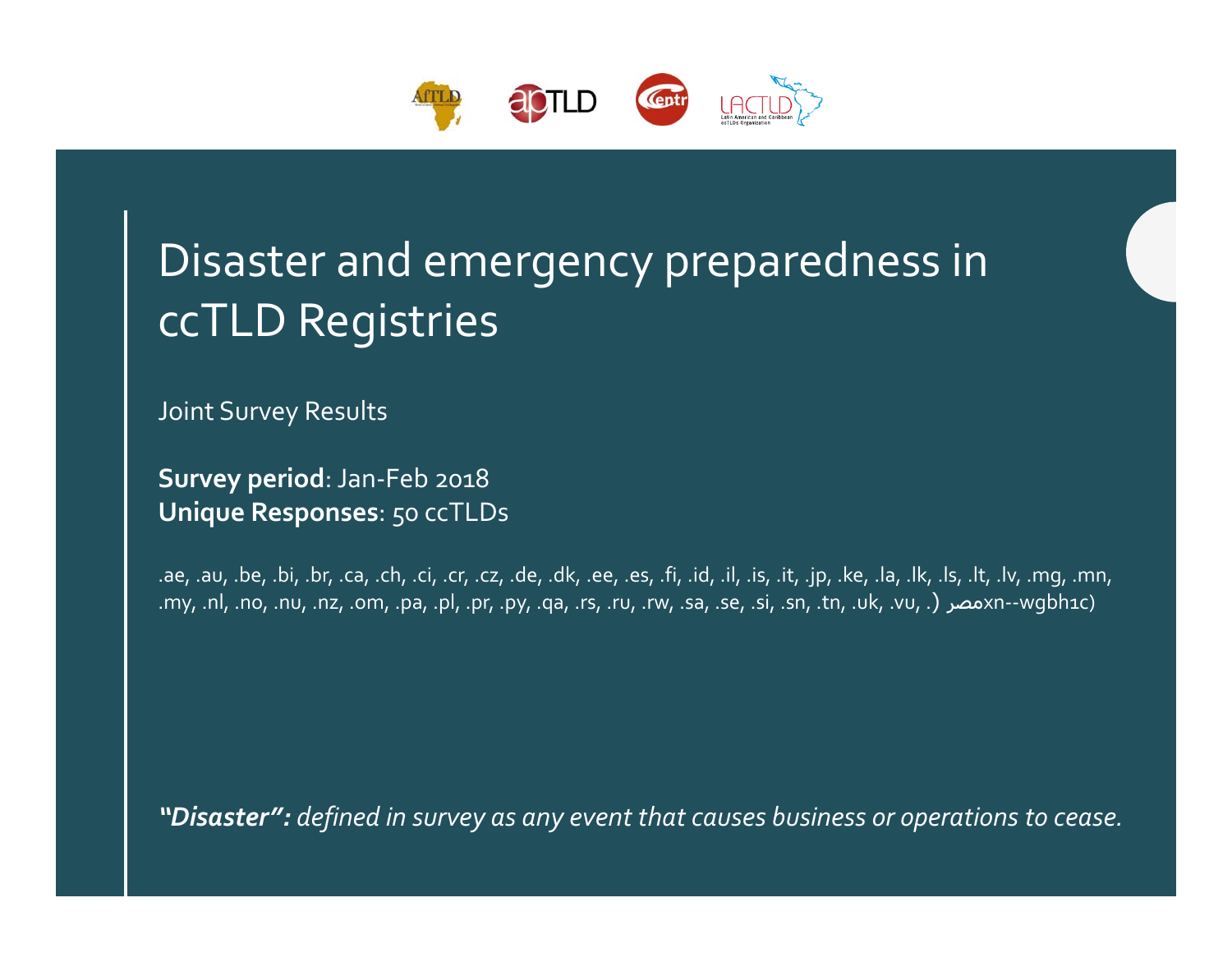#### **Incidents on the rise?**

- **44%** of ccTLDs have been impacted by some sort of disaster/emergency over the past 15 years
- Of the most recent incidents, most were in 2017

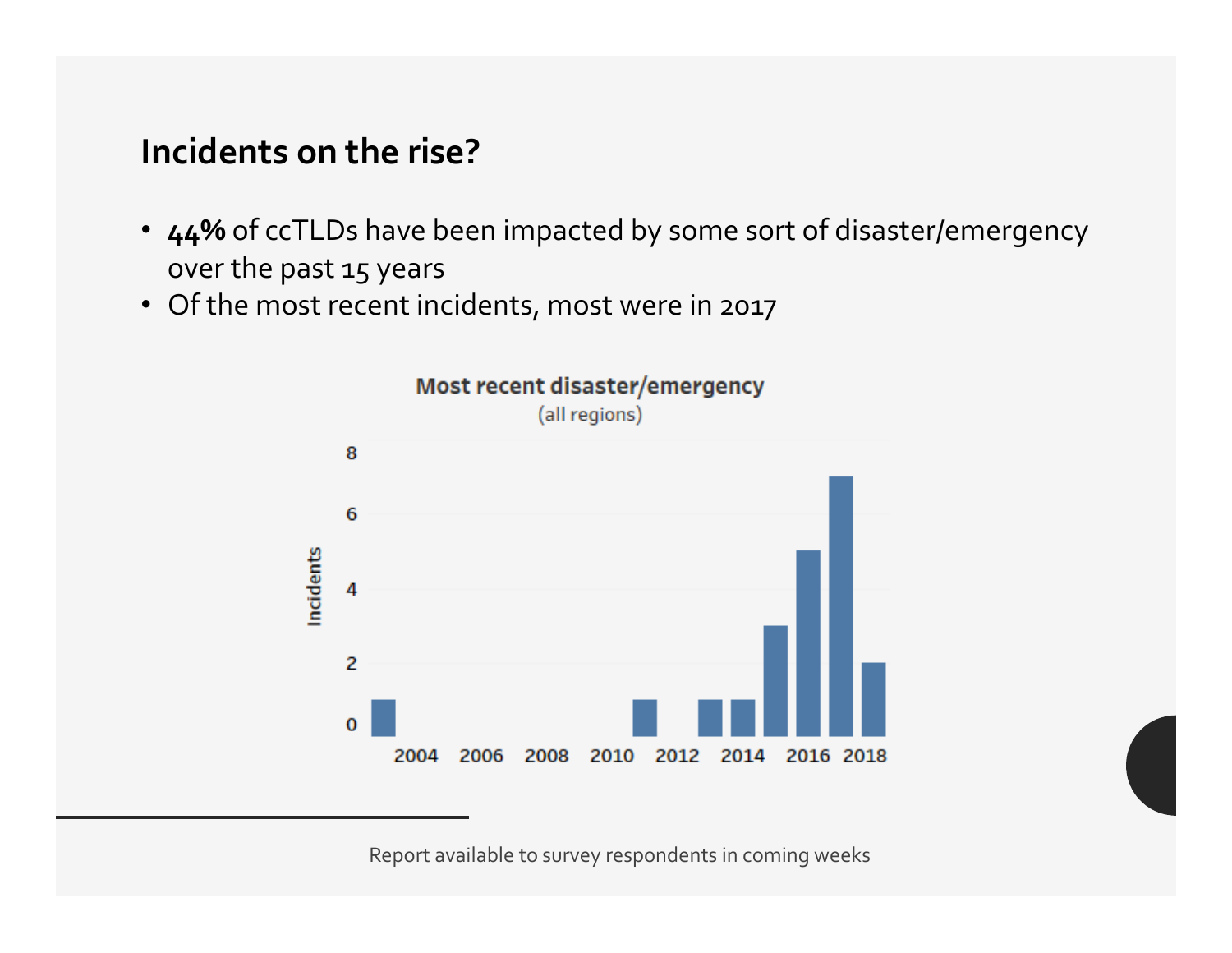#### **Cyber attack/security compromise** are most common cause of incidents (25%)

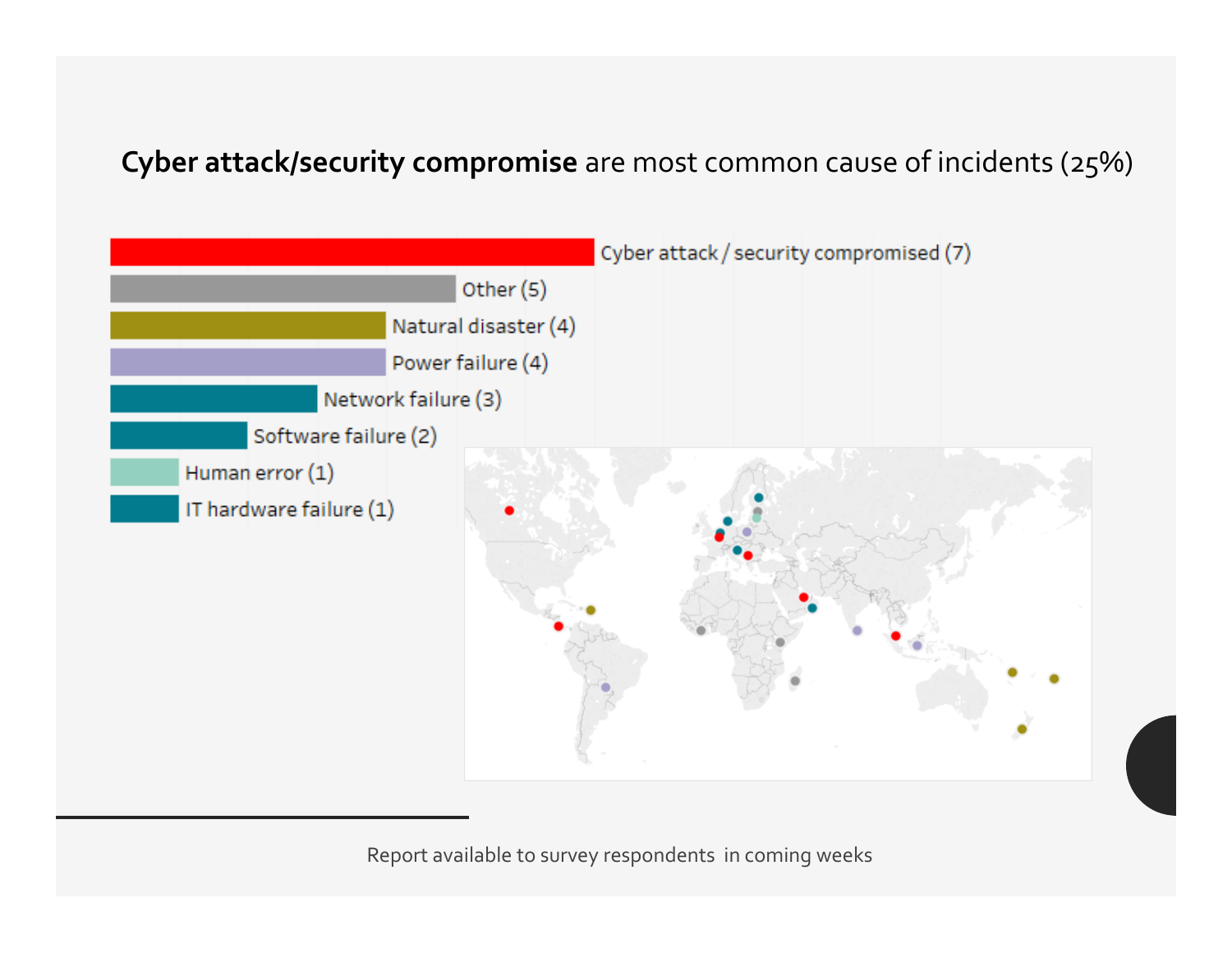#### **Impacts from incidents**

**Breakdowns of machinery/systems** reported as biggest impact from disasters/emergencies

Breakdown of machinery/systems Utility outage (e.g. power outage) Damage to IT systems Staff unable to access workplace Interruption to supply chain Physical damage to building/premises Loss of customer data

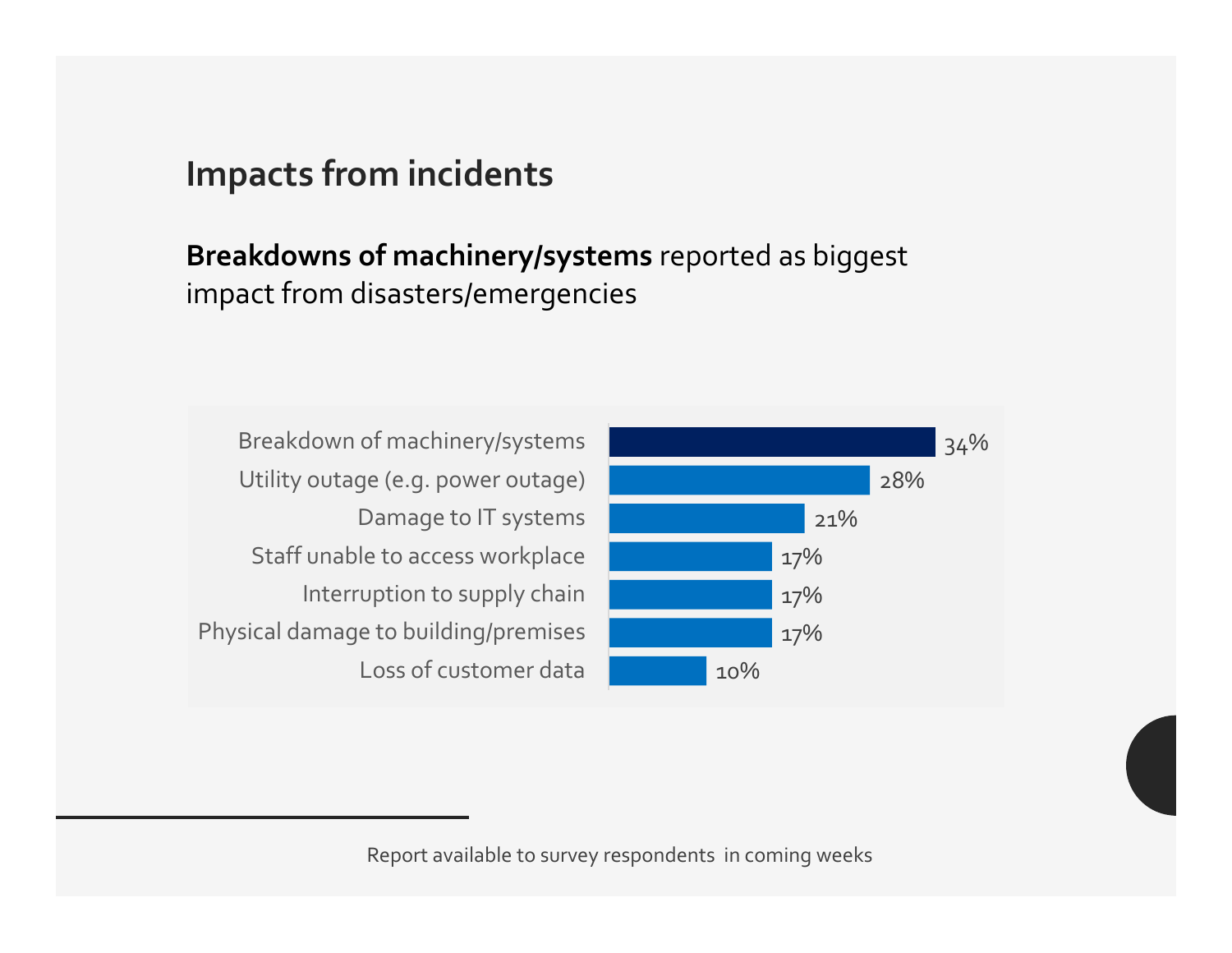#### **Other impacts to the organisation**

**Loss in customer confidence** was rated the most impacted area as <sup>a</sup> result of disasters/emergencies. Data loss was rated as the least impacted aspect.



#### Overall averaged rating score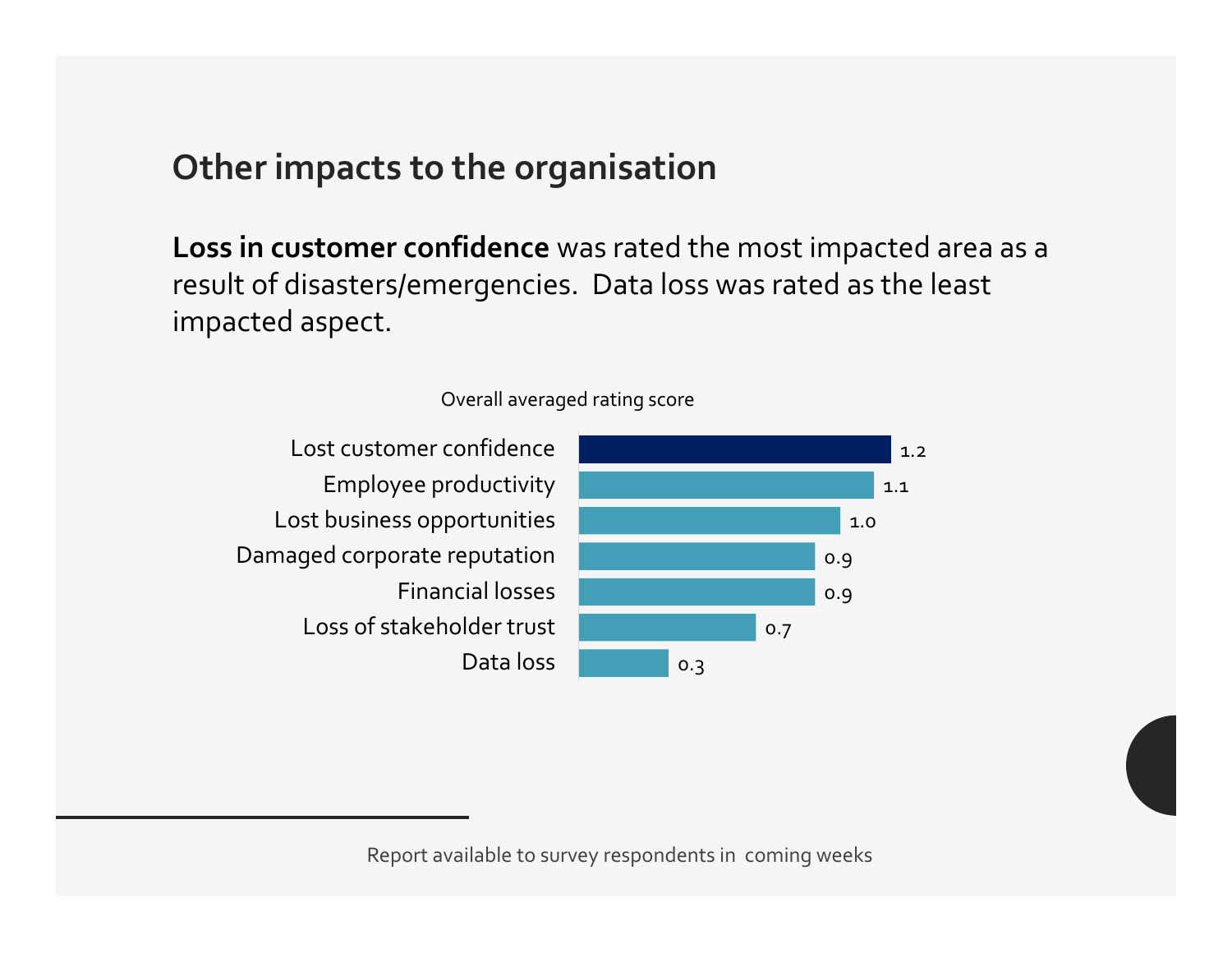### **Response time**

**50%** of respondents were able to recover essential operations/services in **under 6 hours**

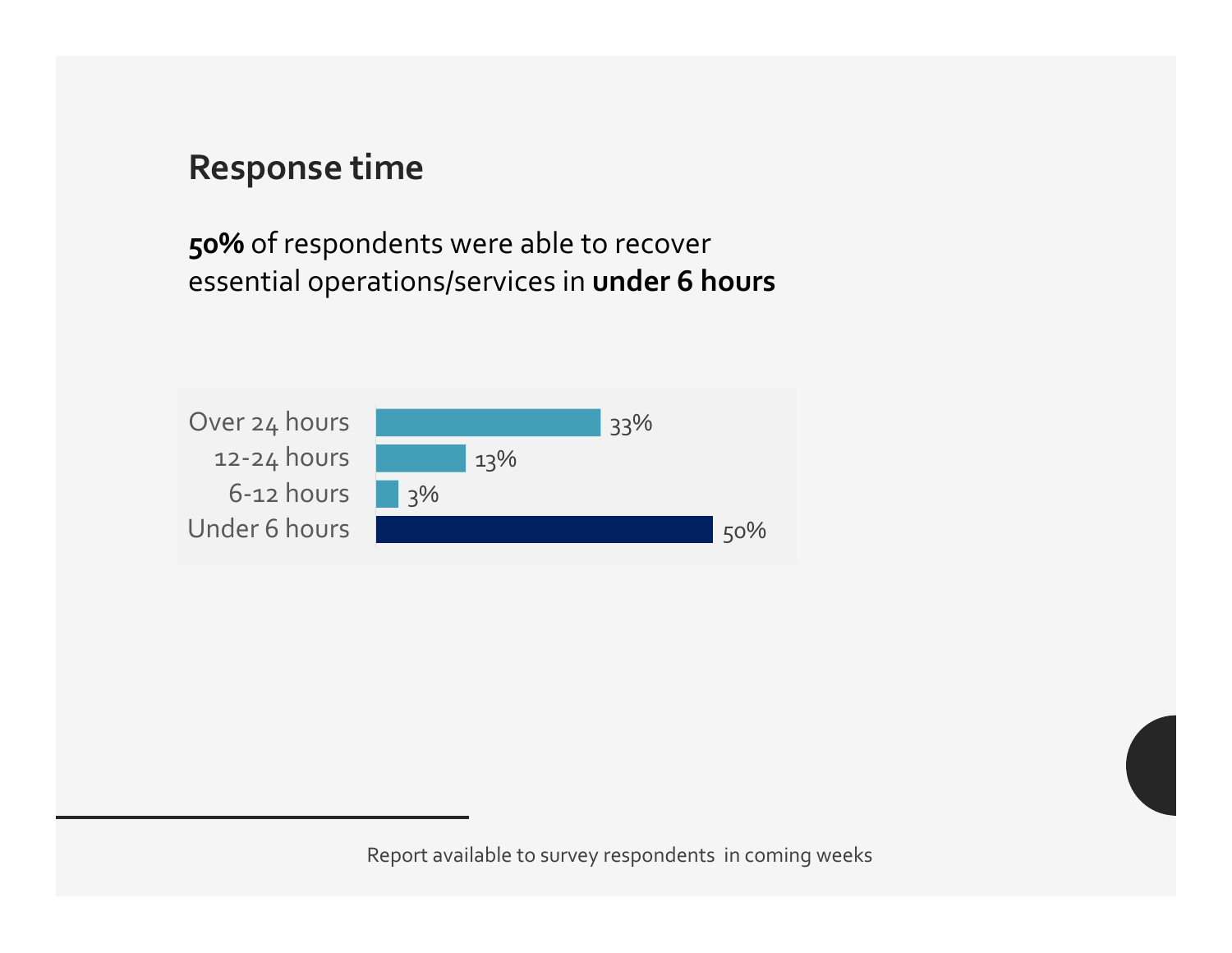## **Incident response**

- • **86%** of organisations have instant text (SMS) or email messaging services for communication during disaster/emergency events
- **75%** of organisations have <sup>a</sup> dedicated incident response team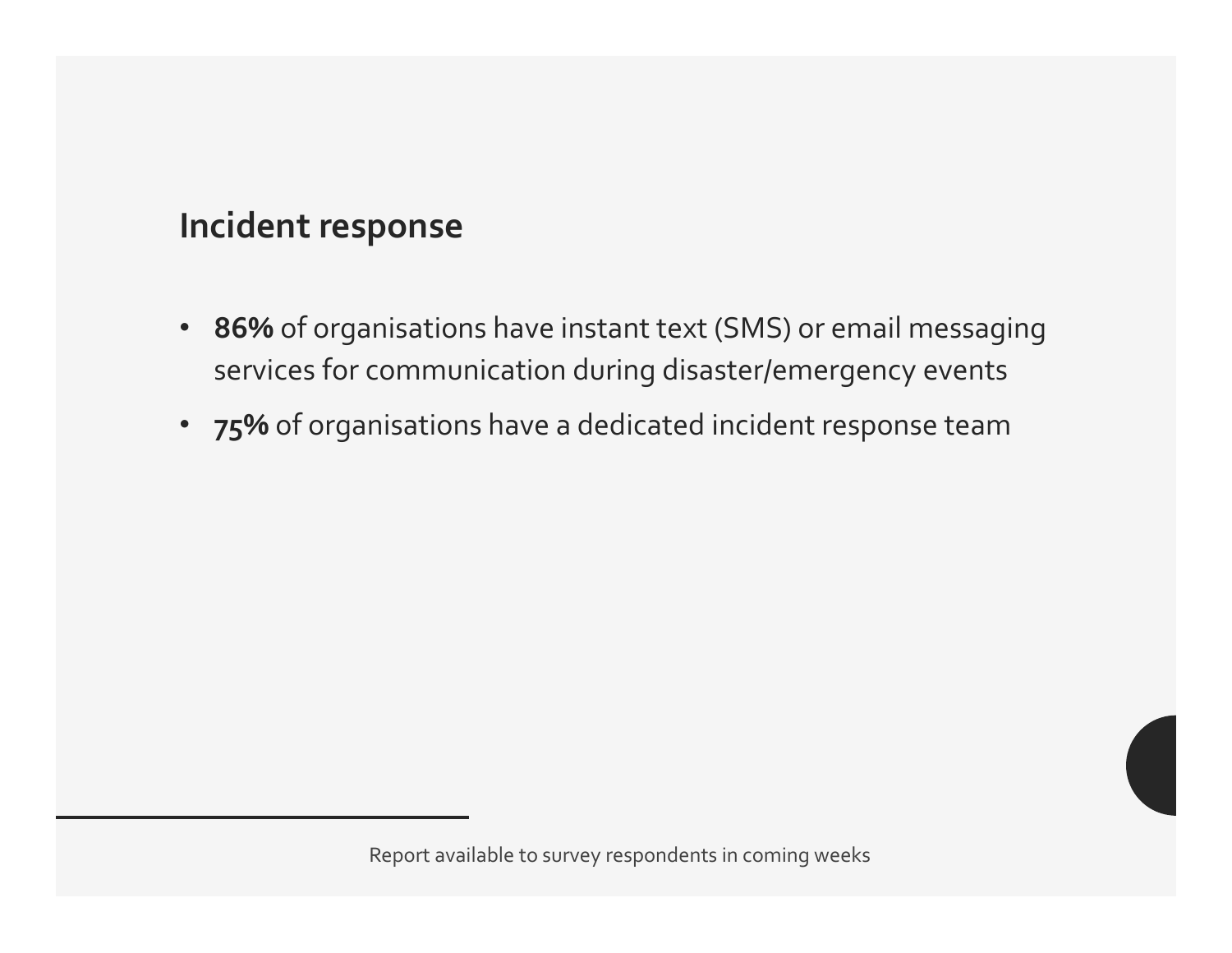#### **Remote Recovery**

- $\bullet$  **43% of respondents** estimate their staff are **partially** set up to perform remote recovery.
- $\bullet$  Organisations with large domain counts (>50000) are better prepared to recover operations remotely.

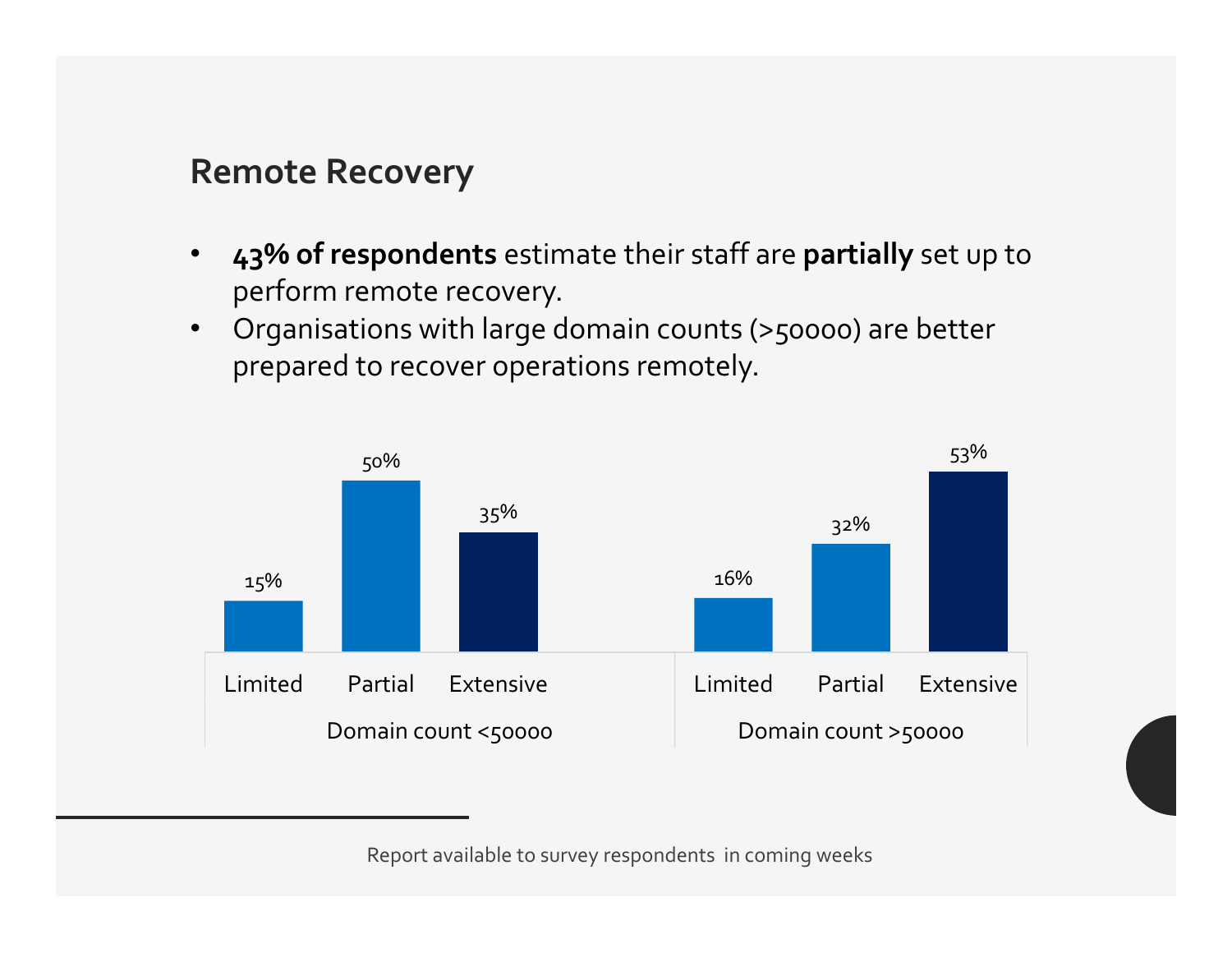### **Overall preparedness for <sup>a</sup> disaster/emergency**

**78%** of ccTLDs (globally) consider their organisation either *prepared* or *very prepared* for <sup>a</sup> disaster/emergency



#### How prepared ccTLDs are for a disaster/emergency

#### **Want advice?Considering talking to 'very prepared' registries in your region:** .au, .be, .ca, .de, .dk, .no, .nu, .nz, .om, .qa, .ru, .tn, .uk, .vu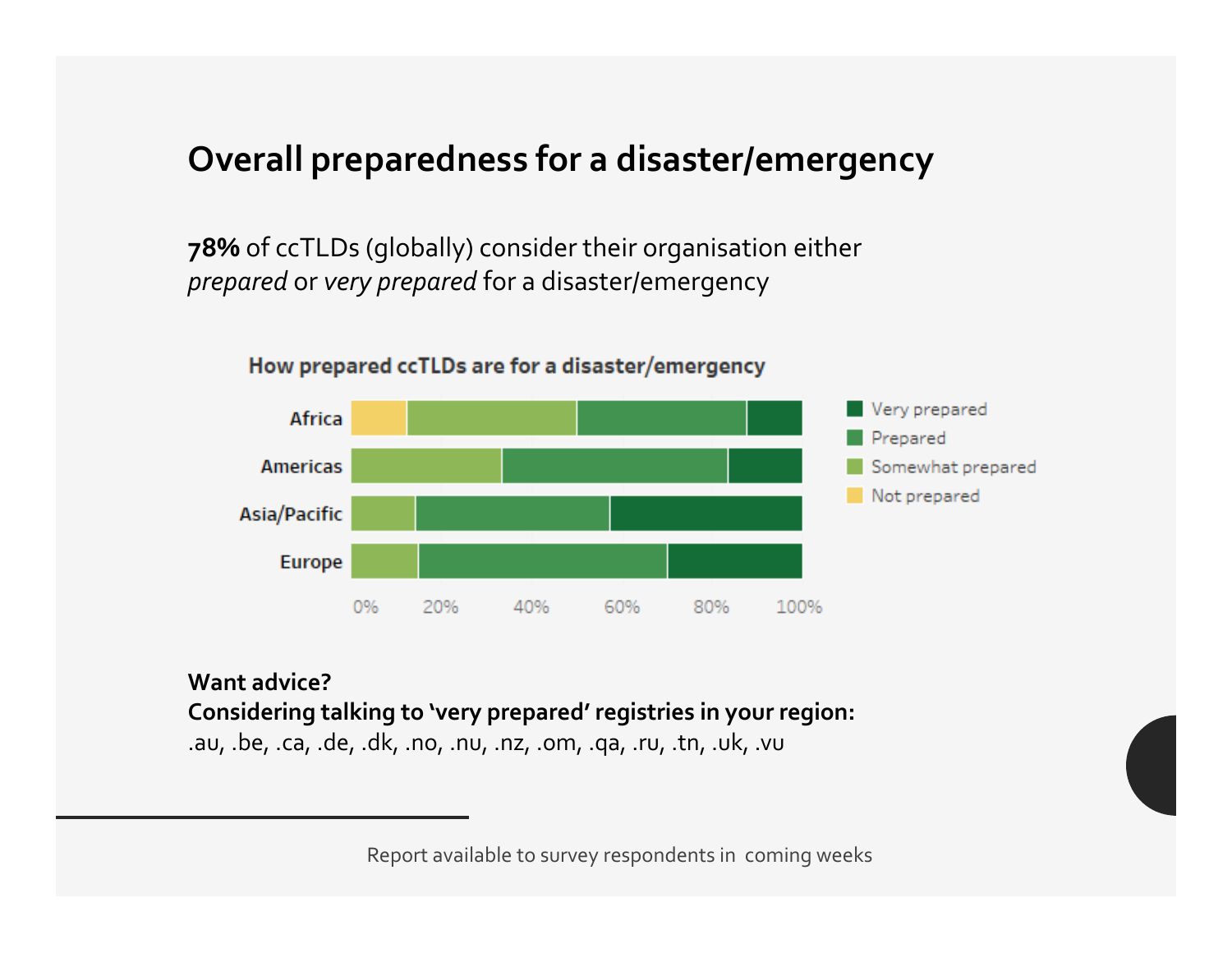#### **Lessons learnt**

- Prepare (recovery plan) and document
- Regular testing (recover plan)
- Communication
- Data backup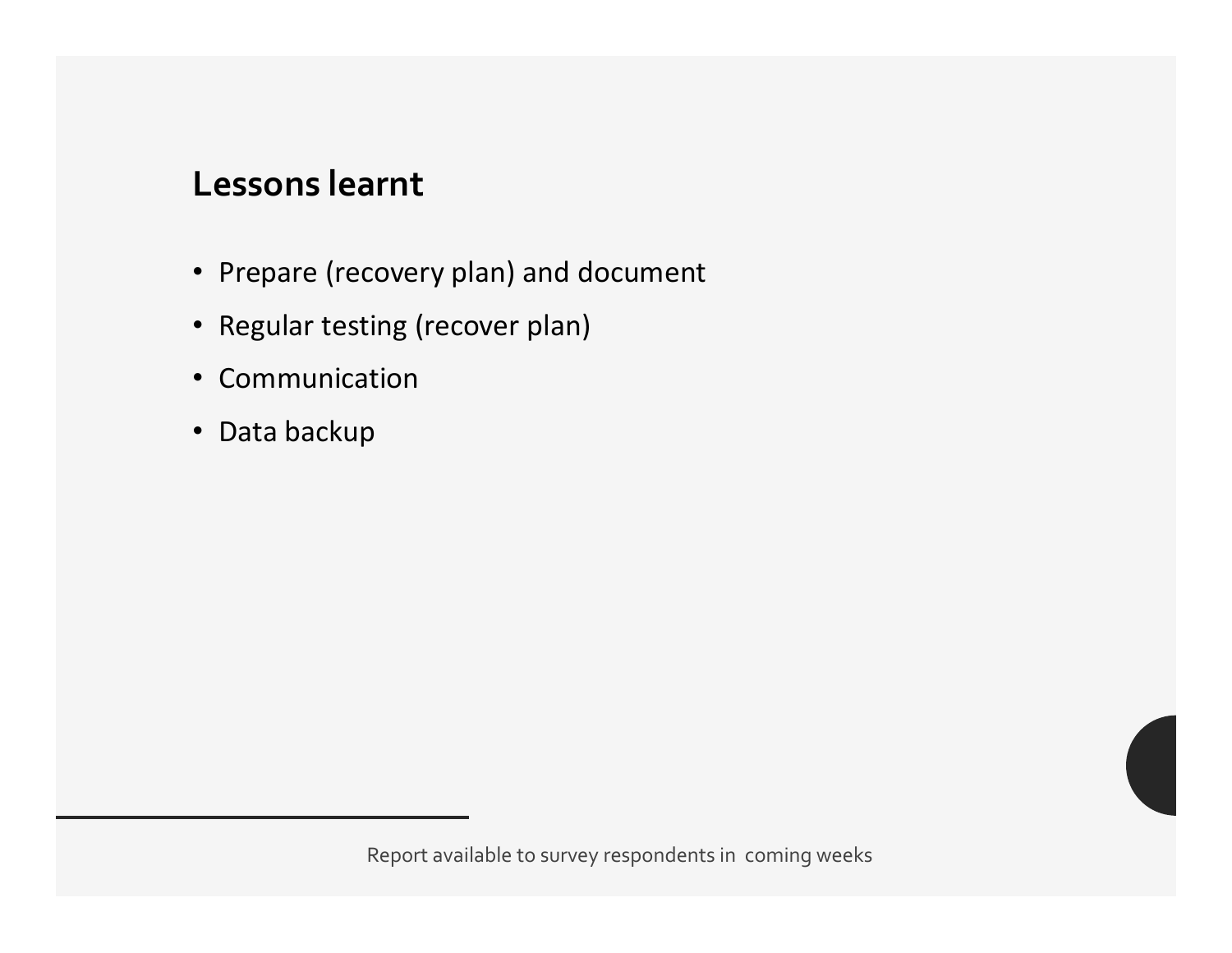# **Key points**

- Half of ccTLDs globally have faced some sort of disaster/emergency
- Most incidents relate to cyber security
- Breakdown of machinery is most common immediate impact. Loss of customer confidence rated a high impact to the organisation.
- Incidence response times are mostly under 6 hours. Most have response teams and instant message communication in place. Larger registries are better prepared.
- 78% of ccTLDs (globally) consider their organisation either prepared or very prepared for a disaster/emergency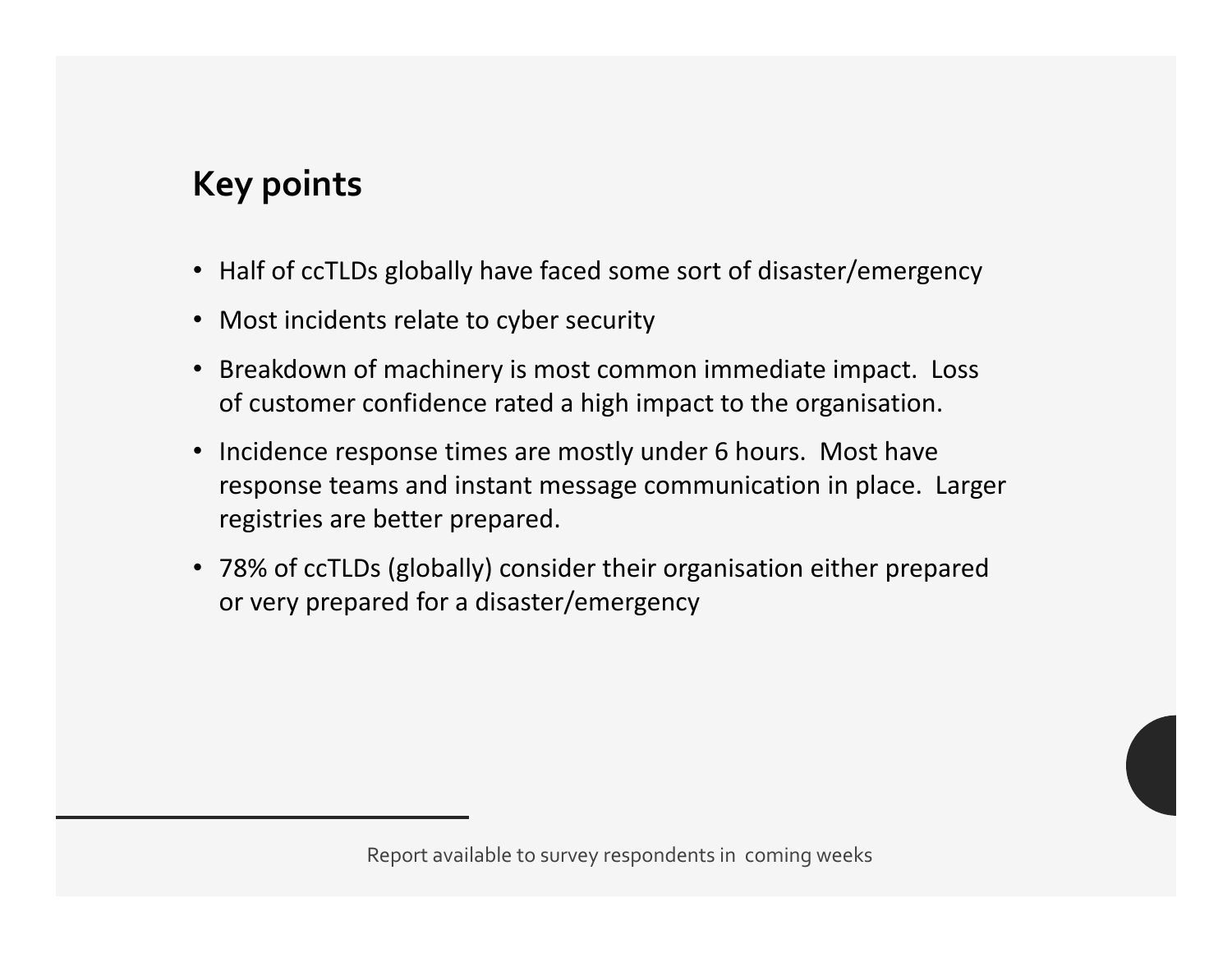#### Resources

- Most organisations provided some details on their current disaster recovery plans in the survey (see report for details).
- The following TLDs are able to share their current plans if you wish to contact them: .au, .ca, .ch, .ci, .cr, .id, .ke, .la, .ls, .nl, .pr, .tn, .uk, .vu
- **"Disaster recovery and business continuity, The Art of Service."** (book suggested by .br)
- .ci directly contact ciso@nic.cl
- http://www.bcmpedia.org/wiki/Main\_Page (.de suggestion)
- ISO27001 standard (.la suggestion)
- ISO22301 standard (.uk suggestion)